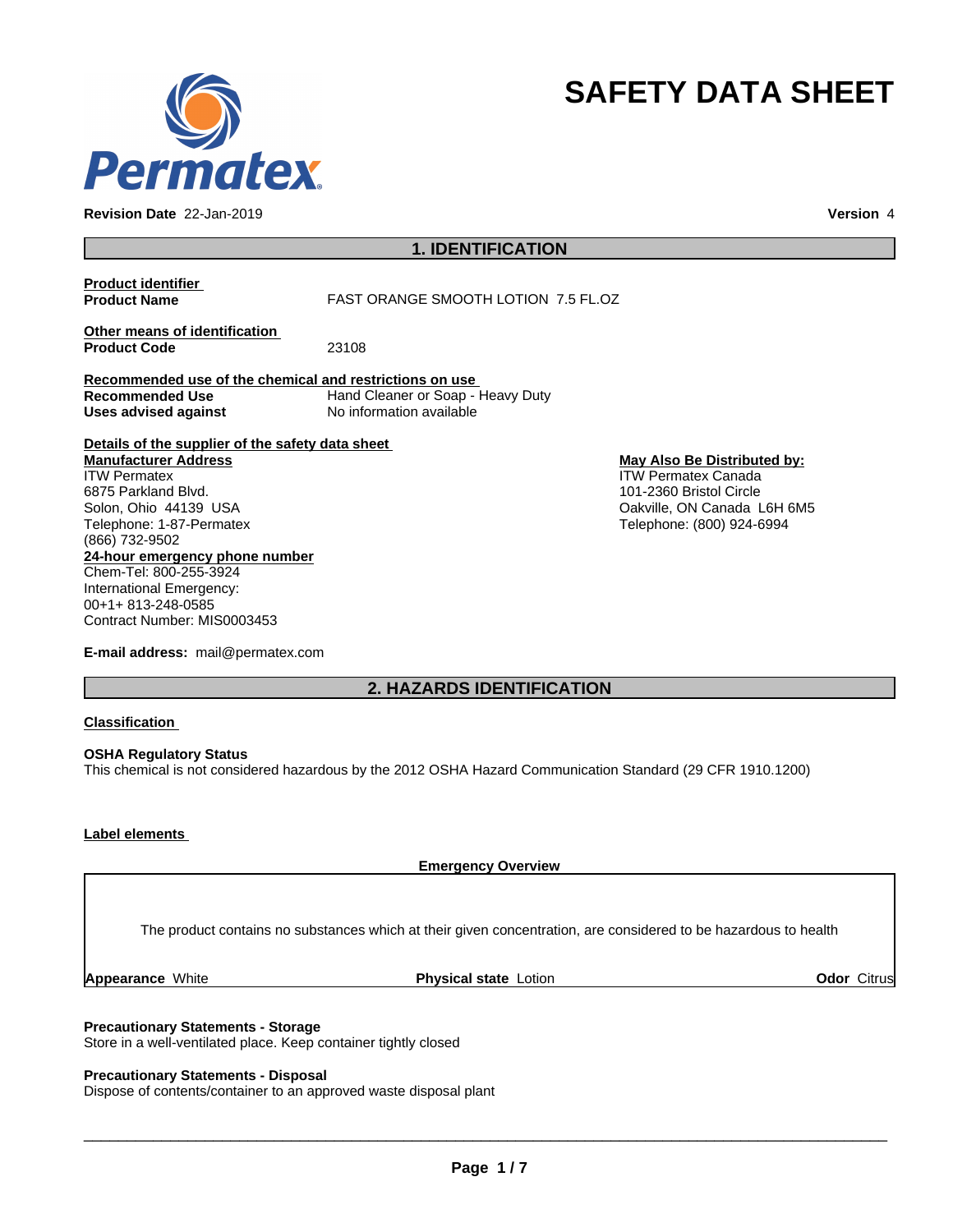## **Hazards not otherwise classified (HNOC)**

Not applicable

#### **Other Information**

- Repeated or prolonged skin contact may cause allergic reactions with susceptible persons

Unknown acute toxicity 6.4155 % of the mixture consists of ingredient(s) of unknown toxicity

 $\overline{\phantom{a}}$  ,  $\overline{\phantom{a}}$  ,  $\overline{\phantom{a}}$  ,  $\overline{\phantom{a}}$  ,  $\overline{\phantom{a}}$  ,  $\overline{\phantom{a}}$  ,  $\overline{\phantom{a}}$  ,  $\overline{\phantom{a}}$  ,  $\overline{\phantom{a}}$  ,  $\overline{\phantom{a}}$  ,  $\overline{\phantom{a}}$  ,  $\overline{\phantom{a}}$  ,  $\overline{\phantom{a}}$  ,  $\overline{\phantom{a}}$  ,  $\overline{\phantom{a}}$  ,  $\overline{\phantom{a}}$ 

## **3. COMPOSITION/INFORMATION ON INGREDIENTS**

The product contains no substances which at their given concentration, are considered to be hazardous to health.

## **4. FIRST AID MEASURES**

### **Description of first aid measures**

| <b>General advice</b>                                       | Get medical advice/attention if you feel unwell.                                                                                    |
|-------------------------------------------------------------|-------------------------------------------------------------------------------------------------------------------------------------|
| Eye contact                                                 | IF IN EYES: Rinse cautiously with water for several minutes. Remove contact lenses, if<br>present and easy to do. Continue rinsing. |
| <b>Skin contact</b>                                         | None under normal use conditions.                                                                                                   |
| <b>Inhalation</b>                                           | None under normal use conditions.                                                                                                   |
| <b>Ingestion</b>                                            | IF SWALLOWED:. Do NOT induce vomiting.                                                                                              |
| Self-protection of the first aider                          | Ensure that medical personnel are aware of the material(s) involved and take precautions to<br>protect themselves.                  |
| Most important symptoms and effects, both acute and delayed |                                                                                                                                     |

**Symptoms** See section 2 for more information.

#### **Indication of any immediate medical attention and special treatment needed**

**Note to physicians** Treat symptomatically.

## **5. FIRE-FIGHTING MEASURES**

**Suitable extinguishing media** Carbon dioxide (CO2), Dry chemical, Foam

#### **Unsuitable extinguishing media** None

#### **Specific hazards arising from the chemical** None in particular.

**Explosion data**<br>**Sensitivity to Mechanical Impact** None. **Sensitivity to Mechanical Impact Sensitivity to Static Discharge** None.

#### **Protective equipment and precautions for firefighters**

As in any fire, wear self-contained breathing apparatus pressure-demand, MSHA/NIOSH (approved or equivalent) and full protective gear.

# **6. ACCIDENTAL RELEASE MEASURES**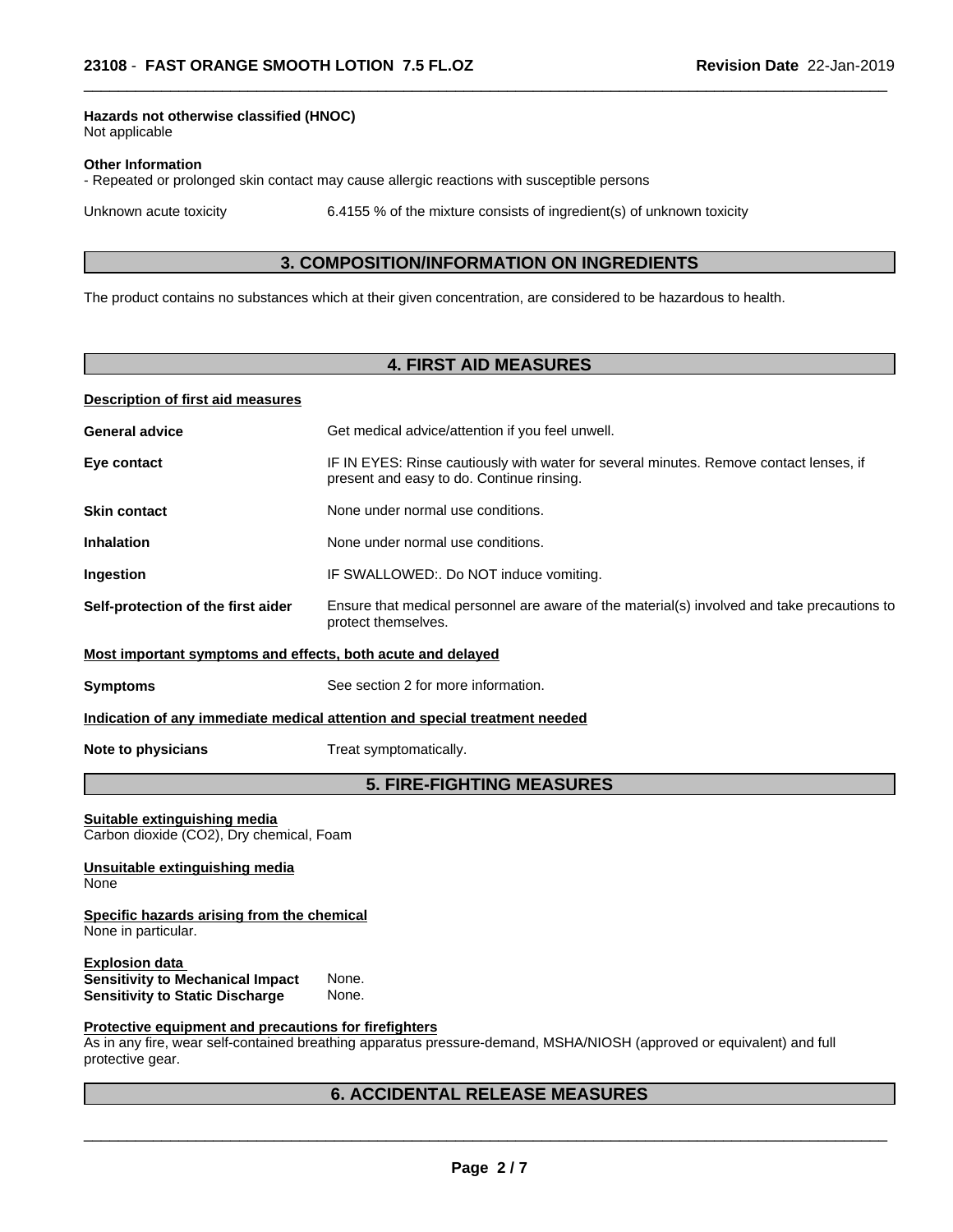| Personal precautions, protective equipment and emergency procedures                      |                                                                                                                                   |  |  |  |
|------------------------------------------------------------------------------------------|-----------------------------------------------------------------------------------------------------------------------------------|--|--|--|
| Avoid contact with eyes.<br><b>Personal precautions</b>                                  |                                                                                                                                   |  |  |  |
| <b>Environmental precautions</b>                                                         |                                                                                                                                   |  |  |  |
| <b>Environmental precautions</b>                                                         | See Section 12 for additional Ecological Information.                                                                             |  |  |  |
| Methods and material for containment and cleaning up                                     |                                                                                                                                   |  |  |  |
| <b>Methods for containment</b>                                                           | Prevent further leakage or spillage if safe to do so.                                                                             |  |  |  |
| Methods for cleaning up                                                                  | Ensure adequate ventilation. Soak up with inert absorbent material. Sweep up and shovel<br>into suitable containers for disposal. |  |  |  |
| Prevention of secondary hazards                                                          | Clean contaminated objects and areas thoroughly observing environmental regulations.                                              |  |  |  |
|                                                                                          | 7. HANDLING AND STORAGE                                                                                                           |  |  |  |
| <b>Precautions for safe handling</b>                                                     |                                                                                                                                   |  |  |  |
| Advice on safe handling                                                                  | Handle in accordance with good industrial hygiene and safety practice. Avoid contact with<br>eyes.                                |  |  |  |
| Conditions for safe storage, including any incompatibilities                             |                                                                                                                                   |  |  |  |
| <b>Storage Conditions</b>                                                                | Keep from freezing.                                                                                                               |  |  |  |
| Incompatible materials                                                                   | None known                                                                                                                        |  |  |  |
|                                                                                          | 8. EXPOSURE CONTROLS/PERSONAL PROTECTION                                                                                          |  |  |  |
| <b>Control parameters</b>                                                                |                                                                                                                                   |  |  |  |
| <b>Exposure Guidelines</b><br><b>Appropriate engineering controls</b>                    |                                                                                                                                   |  |  |  |
| <b>Engineering Controls</b>                                                              | Eyewash stations                                                                                                                  |  |  |  |
| Individual protection measures, such as personal protective equipment                    |                                                                                                                                   |  |  |  |
| <b>Eye/face protection</b>                                                               | None under normal use conditions.                                                                                                 |  |  |  |
| Skin and body protection                                                                 | None under normal use conditions.                                                                                                 |  |  |  |
| <b>Respiratory protection</b>                                                            | None under normal use conditions.                                                                                                 |  |  |  |
| <b>General Hygiene Considerations</b>                                                    | Avoid contact with eyes.                                                                                                          |  |  |  |
|                                                                                          | 9. PHYSICAL AND CHEMICAL PROPERTIES                                                                                               |  |  |  |
| 9.1. Information on basic physical and chemical properties<br><b>Physical state</b>      | Lotion                                                                                                                            |  |  |  |
| Appearance                                                                               | White                                                                                                                             |  |  |  |
| Odor<br><b>Odor threshold</b>                                                            | <b>Citrus</b><br>No information available                                                                                         |  |  |  |
| <b>Property</b><br>рH<br>Melting point / freezing point<br>Boiling point / boiling range | Remarks • Method<br>Values<br>$6.0 - 8.0$<br>No information available<br>> 100 °C / > >212 °F                                     |  |  |  |

 $\overline{\phantom{a}}$  ,  $\overline{\phantom{a}}$  ,  $\overline{\phantom{a}}$  ,  $\overline{\phantom{a}}$  ,  $\overline{\phantom{a}}$  ,  $\overline{\phantom{a}}$  ,  $\overline{\phantom{a}}$  ,  $\overline{\phantom{a}}$  ,  $\overline{\phantom{a}}$  ,  $\overline{\phantom{a}}$  ,  $\overline{\phantom{a}}$  ,  $\overline{\phantom{a}}$  ,  $\overline{\phantom{a}}$  ,  $\overline{\phantom{a}}$  ,  $\overline{\phantom{a}}$  ,  $\overline{\phantom{a}}$ 

 $\overline{\phantom{a}}$  ,  $\overline{\phantom{a}}$  ,  $\overline{\phantom{a}}$  ,  $\overline{\phantom{a}}$  ,  $\overline{\phantom{a}}$  ,  $\overline{\phantom{a}}$  ,  $\overline{\phantom{a}}$  ,  $\overline{\phantom{a}}$  ,  $\overline{\phantom{a}}$  ,  $\overline{\phantom{a}}$  ,  $\overline{\phantom{a}}$  ,  $\overline{\phantom{a}}$  ,  $\overline{\phantom{a}}$  ,  $\overline{\phantom{a}}$  ,  $\overline{\phantom{a}}$  ,  $\overline{\phantom{a}}$ 

**Flash point** > 95 °C / > 203 °F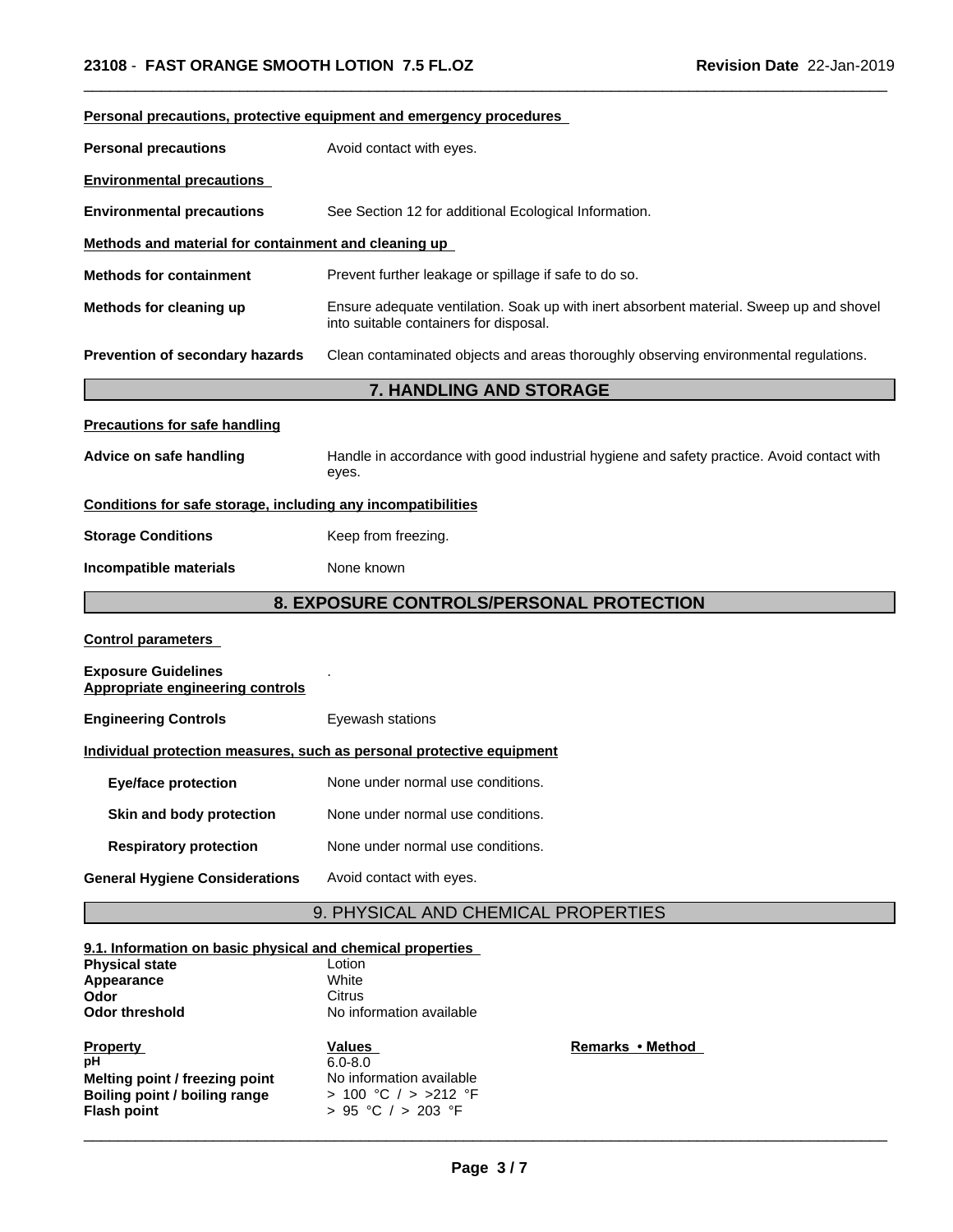| <b>Evaporation rate</b><br>Flammability (solid, gas)<br><b>Flammability Limit in Air</b><br><b>Upper flammability limit:</b><br>Lower flammability limit: | $<$ 1<br>No information available<br>No information available<br>No information available                          | Butyl acetate $= 1$ |
|-----------------------------------------------------------------------------------------------------------------------------------------------------------|--------------------------------------------------------------------------------------------------------------------|---------------------|
| Vapor pressure                                                                                                                                            | No information available                                                                                           |                     |
| Vapor density<br><b>Relative density</b><br><b>Water solubility</b>                                                                                       | >1<br>0.96<br>Soluble in water                                                                                     | $Air = 1$           |
| Solubility(ies)                                                                                                                                           | No information available                                                                                           |                     |
| <b>Partition coefficient</b>                                                                                                                              | No information available                                                                                           |                     |
| <b>Autoignition temperature</b>                                                                                                                           | No information available                                                                                           |                     |
| Decomposition temperature                                                                                                                                 | No information available                                                                                           |                     |
| <b>Kinematic viscosity</b>                                                                                                                                | No information available                                                                                           |                     |
| <b>Dynamic viscosity</b>                                                                                                                                  | No information available                                                                                           |                     |
| <b>Explosive properties</b>                                                                                                                               | No information available                                                                                           |                     |
| <b>Oxidizing properties</b>                                                                                                                               | No information available                                                                                           |                     |
| <b>Other Information</b><br>Softening point<br><b>Molecular weight</b><br><b>VOC Content (%)</b><br><b>Density</b><br><b>Bulk density</b>                 | No information available<br>No information available<br>ا><br>No information available<br>No information available |                     |

# **10. STABILITY AND REACTIVITY**

 $\overline{\phantom{a}}$  ,  $\overline{\phantom{a}}$  ,  $\overline{\phantom{a}}$  ,  $\overline{\phantom{a}}$  ,  $\overline{\phantom{a}}$  ,  $\overline{\phantom{a}}$  ,  $\overline{\phantom{a}}$  ,  $\overline{\phantom{a}}$  ,  $\overline{\phantom{a}}$  ,  $\overline{\phantom{a}}$  ,  $\overline{\phantom{a}}$  ,  $\overline{\phantom{a}}$  ,  $\overline{\phantom{a}}$  ,  $\overline{\phantom{a}}$  ,  $\overline{\phantom{a}}$  ,  $\overline{\phantom{a}}$ 

#### **Reactivity**

No information available

#### **Chemical stability**

Stable under normal conditions

## **Possibility of Hazardous Reactions**

None under normal processing.

# **Conditions to avoid**

Keep from freezing.

#### **Incompatible materials** None known

# **Hazardous Decomposition Products**

Carbon oxides

# **11. TOXICOLOGICAL INFORMATION**

## **Information on likely routes of exposure**

| <b>Inhalation</b>   | None under normal use conditions.                                                                                              |
|---------------------|--------------------------------------------------------------------------------------------------------------------------------|
| Eye contact         | Contact with eyes may cause irritation. May cause redness and tearing of the eyes.                                             |
| <b>Skin contact</b> | None under normal use conditions. Repeated or prolonged skin contact may cause allergic<br>reactions with susceptible persons. |
| Ingestion           | Ingestion may cause irritation to mucous membranes.                                                                            |
|                     |                                                                                                                                |

## **Information on toxicological effects**

**Symptoms** No information available.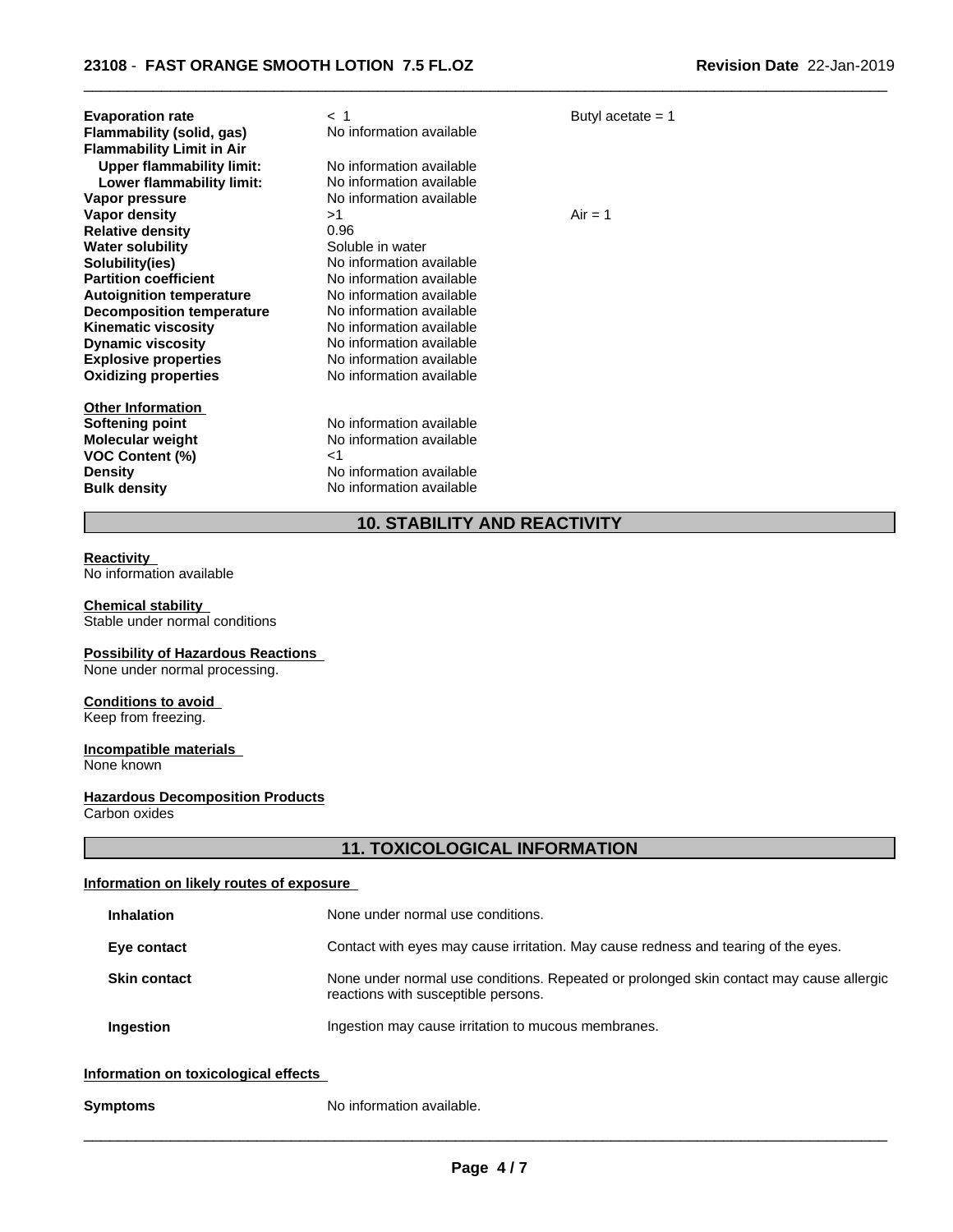## **Delayed and immediate effects as well as chronic effects from short and long-term exposure**

| Sensitization                                      | No information available.                                                                    |
|----------------------------------------------------|----------------------------------------------------------------------------------------------|
| Germ cell mutagenicity                             | No information available.                                                                    |
| Carcinogenicity                                    | The table below indicates whether each agency has listed any ingredient as a carcinogen.     |
| IARC (International Agency for Research on Cancer) |                                                                                              |
| Group 2A - Probably Carcinogenic to Humans         |                                                                                              |
| Not classifiable as a human carcinogen             |                                                                                              |
|                                                    | OSHA (Occupational Safety and Health Administration of the US Department of Labor)           |
| X - Present                                        |                                                                                              |
|                                                    |                                                                                              |
|                                                    | The following values are calculated based on chapter 3.1 of the GHS document $\,$ .<br>10000 |

 $\overline{\phantom{a}}$  ,  $\overline{\phantom{a}}$  ,  $\overline{\phantom{a}}$  ,  $\overline{\phantom{a}}$  ,  $\overline{\phantom{a}}$  ,  $\overline{\phantom{a}}$  ,  $\overline{\phantom{a}}$  ,  $\overline{\phantom{a}}$  ,  $\overline{\phantom{a}}$  ,  $\overline{\phantom{a}}$  ,  $\overline{\phantom{a}}$  ,  $\overline{\phantom{a}}$  ,  $\overline{\phantom{a}}$  ,  $\overline{\phantom{a}}$  ,  $\overline{\phantom{a}}$  ,  $\overline{\phantom{a}}$ 

| ATEmix (oral)          |  |
|------------------------|--|
| <b>ATEmix (dermal)</b> |  |

### **ATEmix (oral)** 405680 mg/kg **ATEmix (dermal)**461460 mg/kg

## **12. ECOLOGICAL INFORMATION**

## **Ecotoxicity**

6.4372 % of the mixture consists of component(s) of unknown hazards to the aquatic environment

## **Persistence and degradability**

No information available.

## **Bioaccumulation**

No information available.

## **Mobility**

No information available.

## **Other adverse effects**

No information available

# **13. DISPOSAL CONSIDERATIONS**

| Waste treatment methods       |                                                                                                        |
|-------------------------------|--------------------------------------------------------------------------------------------------------|
| <b>Disposal of wastes</b>     | Disposal should be in accordance with applicable regional, national and local laws and<br>regulations. |
| <b>Contaminated packaging</b> | Do not reuse container.                                                                                |
| <b>US EPA Waste Number</b>    | Not applicable                                                                                         |

## **14. TRANSPORT INFORMATION**

| Proper shipping name:                | Not regulated |
|--------------------------------------|---------------|
| <b>IATA</b><br>Proper shipping name: | Not regulated |
| <b>IMDG</b><br>Proper shipping name: | Not regulated |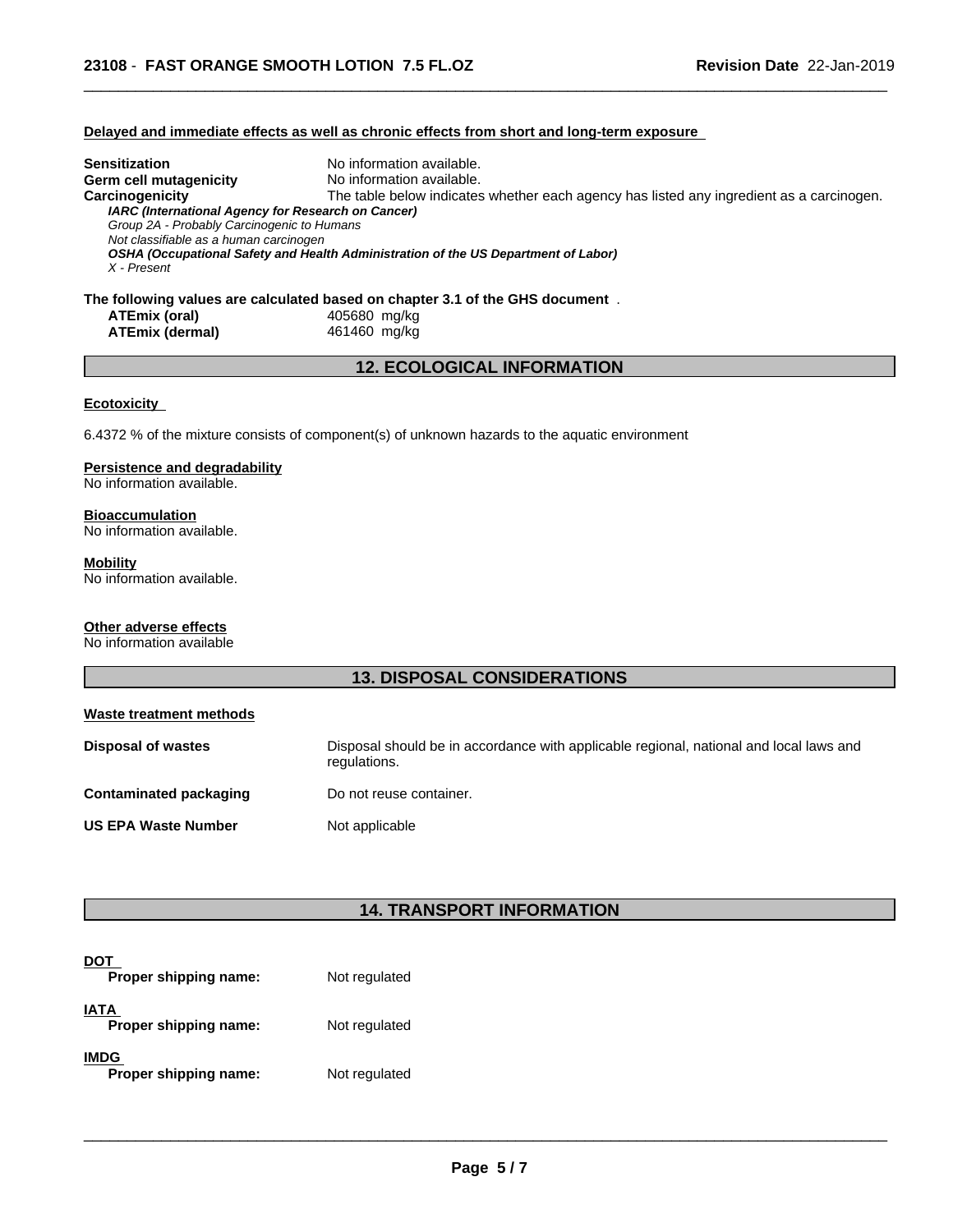## **15. REGULATORY INFORMATION**

| <b>International Inventories</b> |  |
|----------------------------------|--|
|----------------------------------|--|

| TSCA                 | Complies       |  |
|----------------------|----------------|--|
| <b>DSL/NDSL</b>      | Complies       |  |
| <b>EINECS/ELINCS</b> | Complies       |  |
| ENCS                 | Not determined |  |
| <b>IECSC</b>         | Complies       |  |
| KECL                 | Not determined |  |
| <b>PICCS</b>         | Complies       |  |
| AICS                 | Complies       |  |

#### **Legend:**

**TSCA** - United States Toxic Substances Control Act Section 8(b) Inventory **DSL/NDSL** - Canadian Domestic Substances List/Non-Domestic Substances List **EINECS/ELINCS** - European Inventory of Existing Chemical Substances/European List of Notified Chemical Substances **ENCS** - Japan Existing and New Chemical Substances **IECSC** - China Inventory of Existing Chemical Substances **KECL** - Korean Existing and Evaluated Chemical Substances **PICCS** - Philippines Inventory of Chemicals and Chemical Substances

**AICS** - Australian Inventory of Chemical Substances

### **US Federal Regulations**

#### **SARA 313**

Section 313 of Title III of the Superfund Amendments and Reauthorization Act of 1986 (SARA). This product does not contain any chemicals which are subject to the reporting requirements of the Act and Title 40 of the Code of Federal Regulations, Part 372

 $\overline{\phantom{a}}$  ,  $\overline{\phantom{a}}$  ,  $\overline{\phantom{a}}$  ,  $\overline{\phantom{a}}$  ,  $\overline{\phantom{a}}$  ,  $\overline{\phantom{a}}$  ,  $\overline{\phantom{a}}$  ,  $\overline{\phantom{a}}$  ,  $\overline{\phantom{a}}$  ,  $\overline{\phantom{a}}$  ,  $\overline{\phantom{a}}$  ,  $\overline{\phantom{a}}$  ,  $\overline{\phantom{a}}$  ,  $\overline{\phantom{a}}$  ,  $\overline{\phantom{a}}$  ,  $\overline{\phantom{a}}$ 

### **SARA 311/312 Hazard Categories**

| Acute health hazard               | Yes |  |
|-----------------------------------|-----|--|
| <b>Chronic Health Hazard</b>      | Nο  |  |
| Fire hazard                       | N٥  |  |
| Sudden release of pressure hazard | No. |  |
| <b>Reactive Hazard</b>            | Nο  |  |

### **CWA** (Clean Water Act)

This product does not contain any substances regulated as pollutants pursuant to the Clean Water Act (40 CFR 122.21 and 40 CFR 122.42)

#### **CERCLA**

This material, as supplied, does not contain any substances regulated as hazardous substances under the Comprehensive Environmental Response Compensation and Liability Act (CERCLA) (40 CFR 302) or the Superfund Amendments and Reauthorization Act (SARA) (40 CFR 355). There may be specific reporting requirements at the local, regional, or state level pertaining to releases of this material

#### **US State Regulations**

## **California Proposition 65**

This product is not known to contain any chemicals listed as carcinogens or reproductive toxins. **U.S. State Right-to-Know Regulations**

| <b>Chemical Name</b> | . Jersev<br>New | ssachusetts | - פ<br>'ennsvlvania |  |
|----------------------|-----------------|-------------|---------------------|--|
| <b>LANOLIN</b>       |                 |             |                     |  |
| 8006-54-y            |                 |             |                     |  |

**U.S. EPA Label Information**

**EPA Pesticide Registration Number** Notapplicable

#### **WHMIS Hazard Class**

Non-controlled

## **16. OTHER INFORMATION, INCLUDING DATE OF PREPARATION OF THE LAST REVISION**